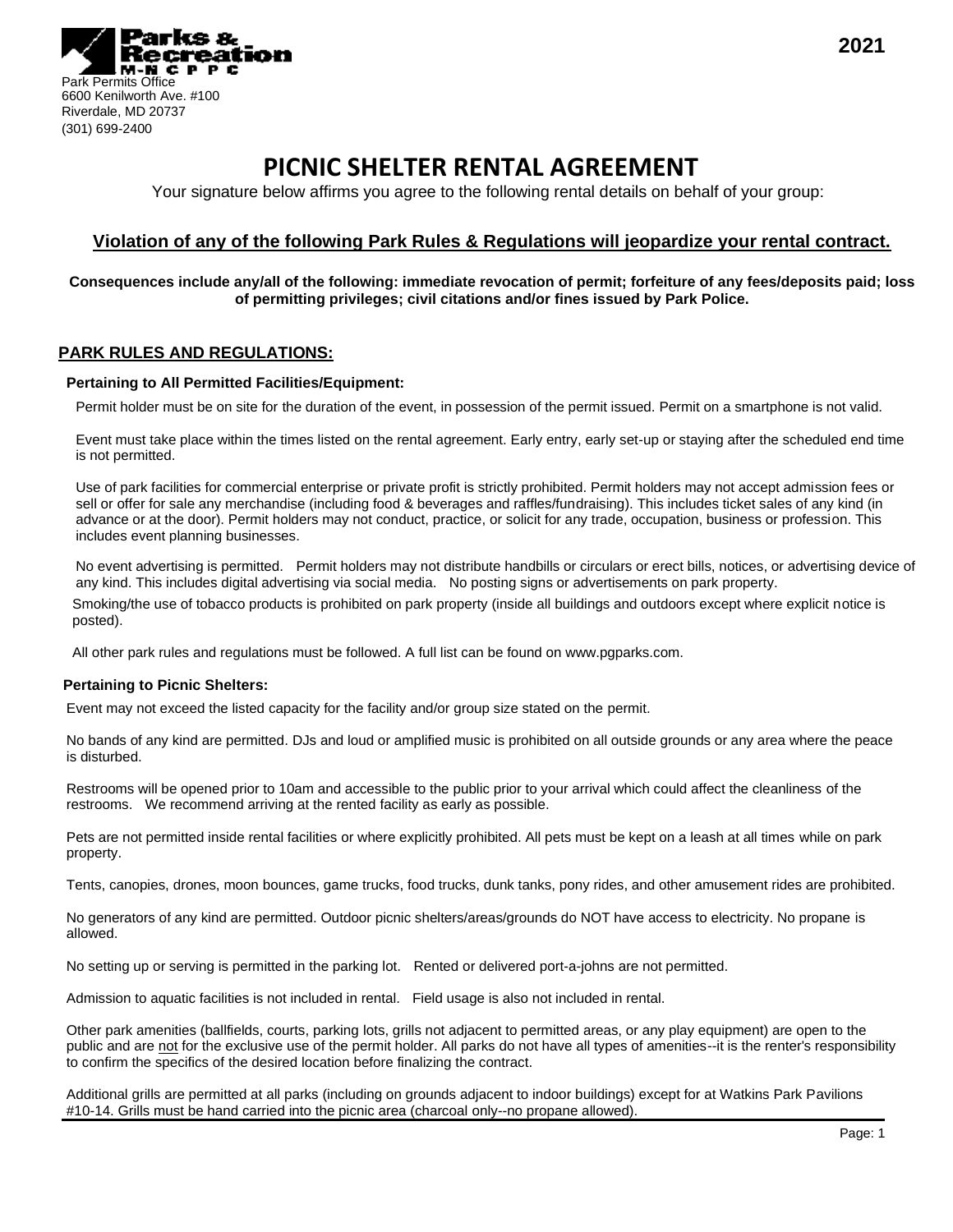No motorized vehicles are allowed in any picnic area except where specified otherwise (limited to designated roads or streets).

Alcohol is not permitted. Keg beer only is permitted at Watkins Park Shelters #0-4, Cosca Park Shelters #1-4 and Cosca Park Group Pavilion.

# **COMPLAINT AND EMERGENCY INFORMATION**

In the event of a problem or maintenance issue, the problem MUST be reported on the day of the event by calling the Park Permits After-Hours Service Number at *(301) 458-5100.*

Maintenance issues that are not officially reported to the above number during event hours will **NOT** be remediated at a later date. Any complaints need to be provided in writing with any supplemental documentation of issues (such as pictures) to the Permits Office via email (park-permits@pgparks.com) no later than 48 hours after the conclusion of your event in order to be considered. Complaints must be received from and will only be discussed with the Permit Holder.

Our facilities are secured by M-NCPPC Park Police. Additional or private security is not permitted for events. If you have a security concern prior to your event, please contact the Park Permit Office for additional details.

If you encounter a security problem or emergency during your event, please contact Park Police at (301) 459-9088 or dial 911 in the event of an emergency.

# **MAINTENANCE INFORMATION**

#### **For all permitted facilities/equipment:**

The facility reserved is subject to inspection by an authorized representative of the Commission in order to assure proper use of park property in compliance with Park Rules and Regulations. PERMIT MUST BE IN POSSESSION OF THE PERSON TO WHOM IT IS ISSUED AND SHOWN UPON REQUEST.

The permittee agrees to leave the facility/equipment clean and orderly and assumes personal liability for the cost of excessive cleanup of the premises; loss, breakage, or removal of Park property; and responsibility for the conduct and good order of the group.

Permit holder is responsible for visiting the facility prior to making a reservation to ensure acceptable appearance and provision of amenities. Minor variances in appearance from pictures/descriptions online will not be accepted as reason for refund. Permit holder agrees to accept the facility in current condition of appearance.

After use, fires on outside grills (where applicable) must be extinguished and all trash placed in proper trash containers.

Total group size may not exceed required capacity limit (children included).

#### **Third (3rd) Party Involvement:**

The use of a third  $(3^{rd})$  party for payment or to secure a reservation is not recommended and will be at the risk of the Permit Holder. M-NCPPC is not responsible for third (3rd) party involvement and will only correspond directly with the Permit Holder.

#### **PARKING:**

Parking may be limited due to public use of the park amenities, scheduled games or events. Parking on grass is prohibited.

## **TO CHANGE YOUR RENTAL DETAILS:**

Any changes to your reservation must be requested at least 30 calendar days before your event and will be subject to a \$25 change fee. The permit holder may make changes to their rental online or may contact the Park Permit Office to request any changes. To make changes online, login to your Parks Direct account at pgparksdirect.com

**If you book your event fewer than 30 days before the event date, you forfeit your ability to request changes to the contract. If you book your event fewer than 14 days before the event date, you forfeit your ability to cancel and receive any monetary refund.**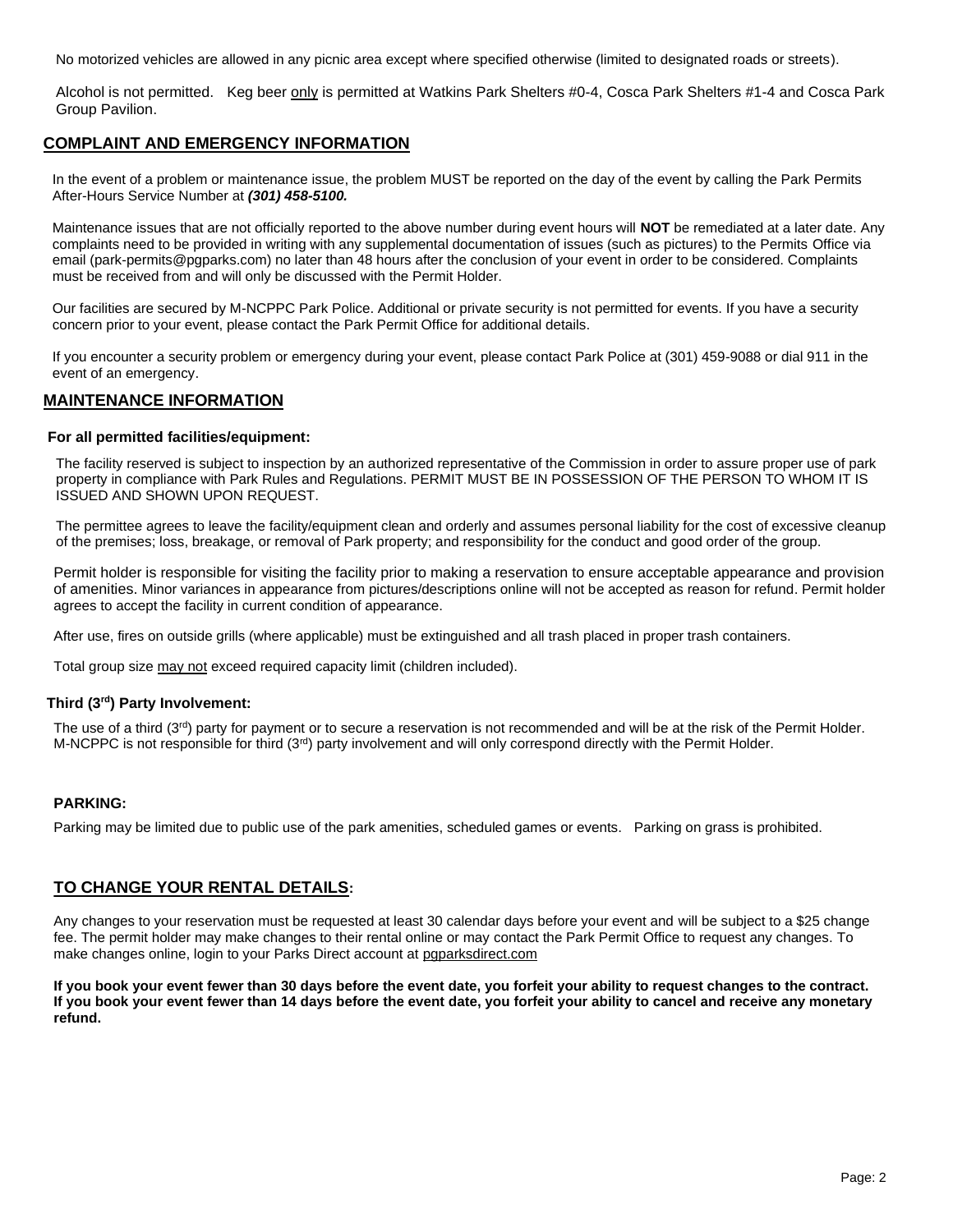# **CANCELLATION POLICY/INSTRUCTIONS**

**There will be NO refund or compensation due to weather conditions, including rain, snow, and extreme heat or cold.** Events also cannot be rescheduled due to forecast of inclement weather which M-NCPPC cannot control. Refunds will only be issued if M-NCPPC closes the permitted facility.

Natural occurrences of insects are to be expected at outdoor parks and facilities. No cancellations, changes or refunds will be allowed for such occurrences.

All cancellations (regardless of reason) **prior** to sixty full days of the event will result in an 80% refund of the rental cost. All cancellations **between** sixty days and fourteen full days of the event will result in a 50% refund of the rental cost. All cancellations **within** fourteen full days of the event will not be eligible for any refund, regardless of reason or extenuating circumstances.

The Commission reserves the right to cancel all permits with as much notice as possible and holds the person to whom this permit is issued responsible for notifying the Park Permits Office in advance of any cancellation.

## **TO CANCEL YOUR RENTAL:** Cancellations must be handled in 1 of 2 ways:

1. **Online** – Log-in to your Parks Direct account at PGparksdiRECt.com. Go to "My Account" and select "Cancellations". Select the item you wish to cancel by clicking the check mark next to it. This will add your cancellation to your shopping cart and you can then "Proceed to Checkout" which will allow you to select your refund option and complete your transaction.

2. **Email** - the original permit with the words "CANCELLED" as well as the date and permit holder's initials written on it to Park-Permits@pgparks.com. **Cancellations are not considered final until you have received written confirmation from staff**. If you have not received a response within 24 hours during the business week, contact the office again to inquire about the request status.

## **SECURITY DEPOSIT PROCEDURE:**

In addition to your rental fee, a refundable deposit of \$100 is required which covers damages, insufficient clean-up or rule violations, including exceeding capacity and Covid requirements.

**Forms of Payment:** The refundable security deposit of \$100 must be paid with a credit card via your ParksDirect account at the time of reservation. Security deposits will be charged to the credit card account and refunded to the credit card account which was charged.

**Return of Deposit:** The deposit will be refunded approximately 2-3 weeks following the event if inspection of the facility shows sufficient clean-up and no damage or violations were reported. The credit card account will be credited 2-3 weeks following the event unless a six month window has passed and the card number is no longer available due to credit card compliance standards (in which case a check will be issued to the main contact). An M-NCPPC check will be issued to the account main contact and mailed to the address on the permit. Balances from other ParksDirect transactions must be paid prior to making a reservation or paying the security deposit

## **\*\* SPECIAL COVID REGULATIONS \*\***

- Gatherings may not exceed the capacity determined on your permit.
- Guests experiencing a cough, cold, fever or flu-like symptoms should be encouraged to stay home.
- Encourage guests to wash their hands or use hand sanitizer throughout your event.
- Touch surfaces must be regularly sanitized throughout your event.

The Maryland-National Capital Park and Planning Commission, Department of Parks and Recreation, Prince George's County continues to follow the safety guidelines established by the Centers for Disease Control (CDC) as well as state and local health officials as a result of the COVID-19 pandemic. Face coverings are required for all indoor venues and crowded outdoor venues including concerts, festivals and ticketed sporting events. Additionally, social distancing protocols remain in effect at indoor facilities. The Department will continue to provide the necessary Personal Protection Equipment (PPE) to help keep staff and patrons safe.